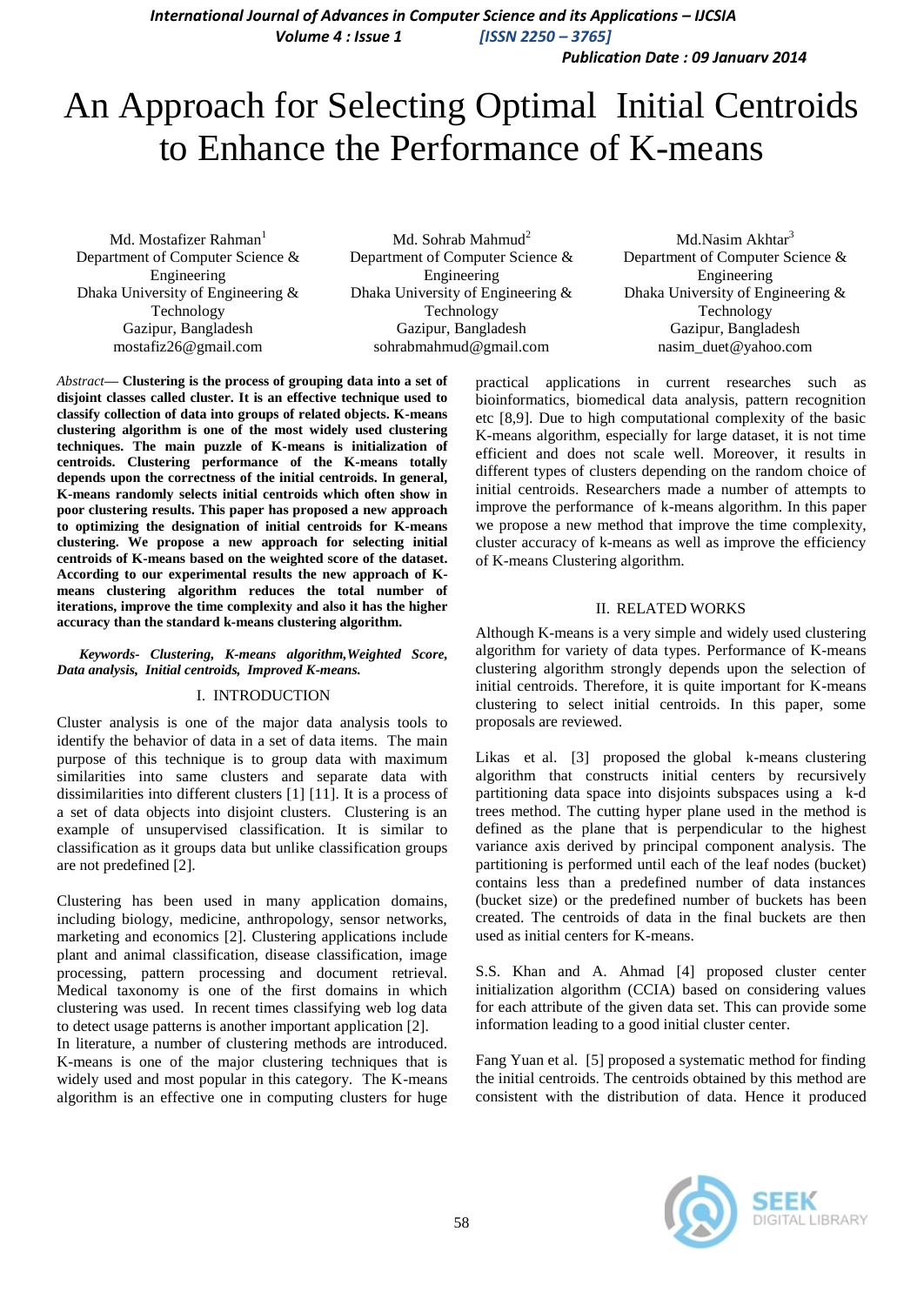# *International Journal of Advances in Computer Science and its Applications – IJCSIA Volume 4 : Issue 1 [ISSN 2250 – 3765]*

*Publication Date : 09 January 2014*

clusters with better accuracy, compared to the original kmeans algorithm. However, Yuan's method does not suggest any improvement to the time complexity of the k-means algorithm.

Xu et al. [6] specify a novel initialization scheme to select initial cluster centers based on reverse nearest neighbor search. Nazeer et al. [7] proposed an enhanced K-means algorithm, which combines a systematic method for finding initial centroids and an efficient way for assigning data points to cluster. This method ensures the entire process of clustering in  $O(n^2)$  time without sacrificing the accuracy of clusters.

# III. OVERVIEW OF STANDARD K-MEANS CLUSTERING ALGORITHM

In this section, we briefly describe the K-means algorithm. The basic idea of K-means algorithm is to classify the dataset D into k different clusters where D is the dataset of n data; k is the number of desired clusters. The algorithm runs in two basic phases[10]. The first phase is to select the initial centroids for each cluster arbitrary. In the second and final phase calculate distance of each data point with every centroid and assign data points to a cluster with nearest distance with centroids [10]. To measure the distance between data points and centroids Euclidean Distance method is used. When a new point is assigned to a cluster the cluster mean is immediately updated by calculating the average of all the points in that cluster [2]. The process of assigning a data point to a cluster and updating cluster centroids continues until the convergence criteria is met or the centroids don't differ between two consecutive iterations. Once a situation is met where centroids don't move anymore the algorithm ends. The Pseudo code for k-means clustering algorithm is given below [2].



Figure 1: Random selection of initial centroids in K-means

## *A. Standard K-means Algorithm*

# **Input:**

 $D = \{t_1, t_2, t_3, \ldots, t_n\}$  // set of elements k // number of desired clusters; **Output:** 

K // set of clusters **Outer: K-means algorithm:** 

Assign initial values for means  $m_1, m_2, \ldots, m_n$ ; **Repeat** 

Assign each item **t<sup>i</sup>** to the cluster which has the closest Euclidean distance with mean;

Calculate new mean for each cluster. **Until** 

Convergence criterion is met;

# IV. PROPOSED K-MEANS ALGORITHM

 This paper proposed a novel approach to find the optimal initial centroids.To find initial centroids we calculate Weighted Score (WS) of each data point. Therefore, in a data point each attribute divided by its maximum value and finally sum all these attributes. Result of these Sums of attributes is called Weighted Score (WS) of a data point.

# *A. Weighted Score (WS) Calculation:*

Attributes  $=x_1, x_2, x_3, \ldots, x_m$ Data Points =T1, T2, T3,…………………..,T<sup>n</sup> Weighted Score (WS)  $T_n = \sum_{j=1}^{m} \frac{x}{n-j}$  $x_j$ (max) m<br>j=  $=\frac{x}{x}$  $\frac{x_1}{x_{1(max)}} + \frac{x}{x_{2(n)}}$  $\frac{x_2}{x_{2(max)}} + \frac{x}{x_{3(r)}}$  $\frac{x_3}{x_3(max)} + \frac{x}{x_4(n)}$  $\frac{x_4}{x_{4(max)}} + \ldots + \frac{x}{x_{j(n)}}$  $\frac{x_j}{x_{j(max)}}$ 

If we consider the max value of attributes  $x_1(max)=1$ ,  $x_2(max)=2$ ,  $x_3(max)=1.5$ ,  $x_4(max)=1.6$ ,  $x_5(max)=1.2$ ,  $x_6$ (max)=1.1,  $x_7$ (max)=1.0

Hence, Weighted Socre (WS) of datapoint  $T_1 = 2.07$ datapoint  $T_2 = 2.00$ 

| TABLE 1: Calculation of Weighted Score (WS) |  |  |
|---------------------------------------------|--|--|
|---------------------------------------------|--|--|

|                | $\mathbf{X}_1$ | $\mathbf{X}_2$ | $\mathbf{X}_3$ | $\mathbf{X}_4$ | $\mathbf{X}_5$ | $\mathbf{X_6}$ | $\mathbf{X}_7$ | Weighted<br><b>Score</b><br>(WS) |
|----------------|----------------|----------------|----------------|----------------|----------------|----------------|----------------|----------------------------------|
| $T_1$          | 0.1            | 0.4            | 0.3            | 0.1            | 0.3            | 0.5            | 0.8            | 2.07                             |
| T <sub>2</sub> | 0.2            | 0.3            | 0.2            | 0.3            | 0.4            | 0.1            | 0.9            | 2.00                             |

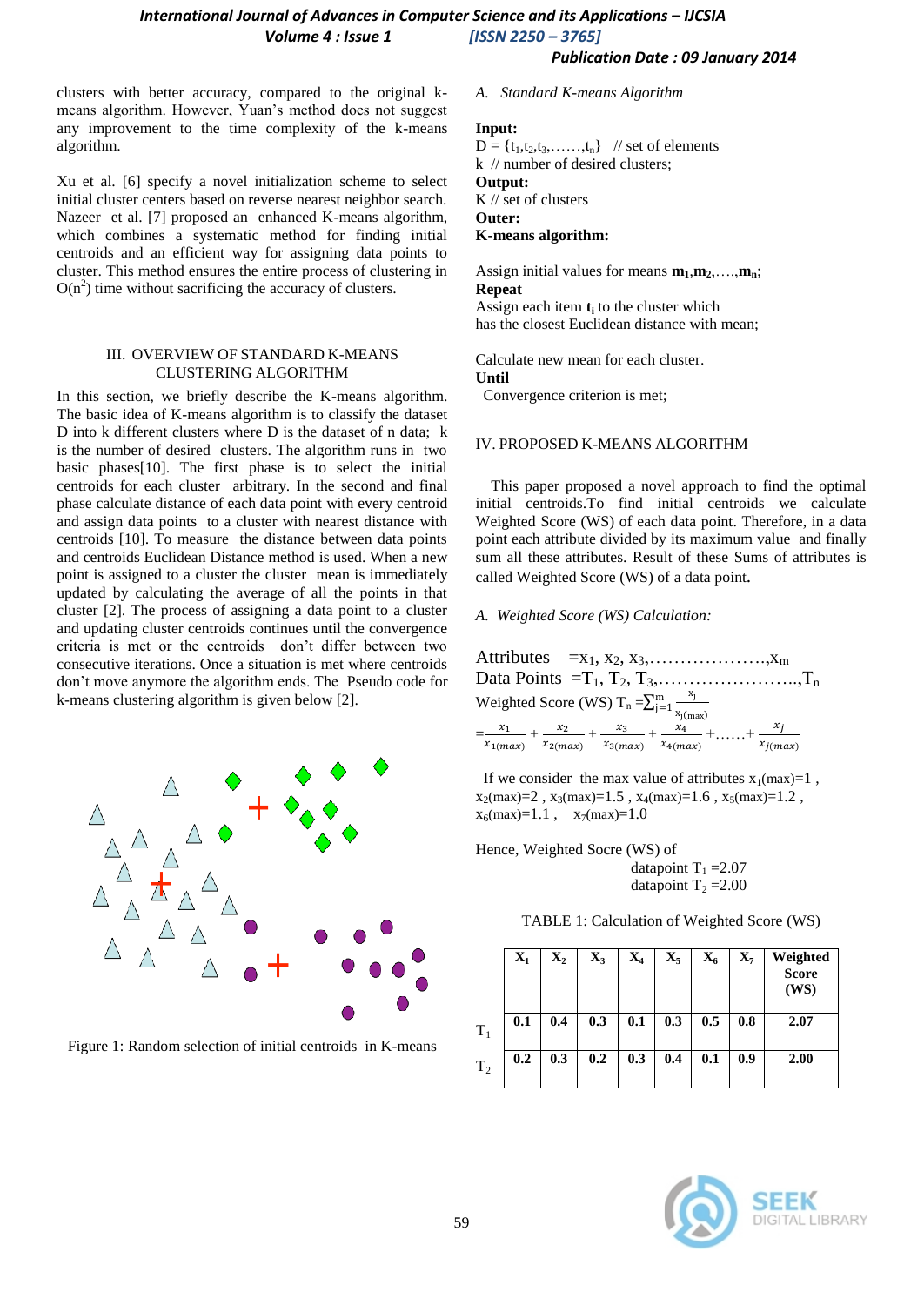# *International Journal of Advances in Computer Science and its Applications – IJCSIA Volume 4 : Issue 1 [ISSN 2250 – 3765]*

# *Publication Date : 09 January 2014*

ssA sorting algorithm is applied to sort the data points based on Weighted Score (WS) and sorted data divided into k subsets where k is the number of desired clusters. Calculate mean of each subset and finally choose an initial centroids whose Weighted Score (WS) is closest to the mean value.



Figure 2: Flow Chart of proposed method.

For example a data set D is consists of n data points such as  $T_1, T_2, T_3, \ldots, T_n$ . Each data point of this set may contain multiple attributes such as  $T_n$  may contain attributes  $x_1, x_2, x_3, \ldots, x_m$ , where m is the number of attributes.

#### *B. Pseudo code of Proposed Method*

#### **Input:**

 $D = \{t_1, t_2, t_3, \ldots, t_n\}$  // set of elements  $k =$  number of desired clusters; **Output:** 

Set initial centroids K.

# **Steps:**

1.Calculate the Weighted Score(WS) of each data point;

- $T_n = x_1, x_2, x_3, \ldots, x_m$
- Weighted Score(WS) of T<sub>n</sub> = $\sum_{i=1}^{m} \frac{x}{x+i}$  $x_{j(max)}$  $\frac{m}{j}$

// where  $x =$  the attributes value,  $m =$  number of attributes,  $x_j$ (max)=Maximum value of attributes  $x_j$ , T= Data points.

2. Sort the data points based on Weighted Score (WS);

- 3. Divide the datasets into k subsets;
- 4. Calculate the mean value of the each subset;

5. Select an initial centroids whose Weighted Score (WS) is closest to the mean value of subsets;

The method described above to find initial centroids of the clusters is more significant than the standard k-means where centroids are selected randomly. The algorithm meets the convergence criteria faster than the standard k-means.

# V. COMPLEXITY ANALYSIS

In basic K-means algorithm, the initial centroids are randomly calculated. For that, the cluster centroids are tuned many times before the convergence criterion of the algorithm is met and the data points are assigned to their nearest centroids. Since, complete reassignment of data points takes place according the new centroids, this method takes time O(nkl) where n is the number of data points, k is the number of clusters and l is the number of iterations. The proposed algorithm discussed in this paper works in two phases. In the first phase of the algorithm the time required to calculate the Weighted Score (WS) of all the data points is  $O(n)$  where n is the number of data points. The algorithm then proposes to sort the data in ascending order. Sorting the data points based on the Weighted Score (WS) of each data point can be done in  $O(n \log_n)$  time using Merge Sort. Finally in the first phase of the proposed, the overall time complexity is  $O(n \log_n)$ .

The second phase of the proposed algorithm follows that of the original k-means algorithm. Distribution of the data points to the nearest cluster and the consequent tuning of centroids are conducted repeatedly until the convergence criteria reached. This process concluded with a time complexity of O(nkl) where the symbols represent the meaning mentioned above. The experimental data shows that the algorithm converges in less number of iterations as the initial centroids are calculated in a strategic way rather than randomly. Thus the overall complexity of the proposed algorithm is of  $O(n(k))$  $+$  log<sub>n</sub>)).

## VI. EXPERIMENTAL RESULTS

The multivariate data sets, taken from the UCI repository of machine learning databases that are used to test the accuracy and efficiency of the modified k-means algorithm. The same data sets are given as input to the standard k-means algorithm and the modified k-means algorithm. The value of k, the number of clusters, is taken as 3. We have applied our proposed algorithm IV (A), IV(B) on several datasets and compared our results with standard k-means algorithm in terms of the accuracy of cluster and total execution time.

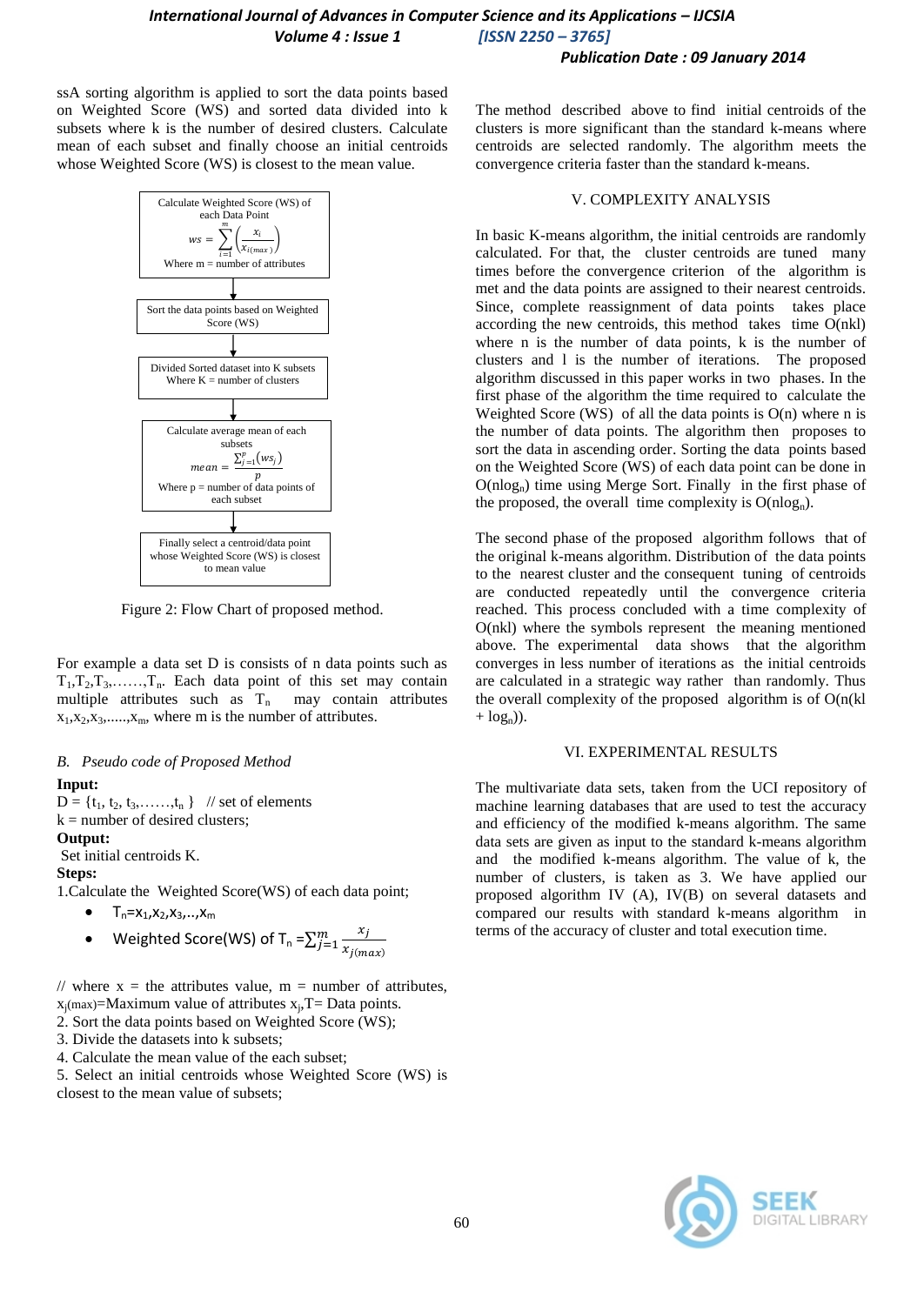# *International Journal of Advances in Computer Science and its Applications - IJCSIA Volume 4 : Issue 1 [ISSN 2250 – 3765]*

# *Publication Date : 09 January 2014*

# TABLE 2 : PIMA Indians Diabetes Data Set

| Number of<br>times<br>pregnant | Plasma glucose<br>concentration a 2<br>hours in an oral<br>glucose tolerance<br>test | <b>Diastolic</b><br>blood<br>pressure (mm<br>Hg) | <b>Triceps</b><br>skin fold<br>thickness<br>(mm) | 2-Hour<br>serum<br>insulin<br>(mu)<br>U/ml) | <b>Body</b> mass<br>index<br>(weight in<br>kg/(height<br>in m $)^2$ ) | <b>Diabetes</b><br>pedigree<br>function | Age<br>(years) | <b>Class</b><br>variable<br>(0 or 1) |
|--------------------------------|--------------------------------------------------------------------------------------|--------------------------------------------------|--------------------------------------------------|---------------------------------------------|-----------------------------------------------------------------------|-----------------------------------------|----------------|--------------------------------------|
| 6                              | 148                                                                                  | 72                                               | 35                                               | $\mathbf 0$                                 | 33.6                                                                  | 0.627                                   | 50             | $\mathbf{1}$                         |
| $\mathbf{1}$                   | 85                                                                                   | 66                                               | 29                                               | $\mathbf 0$                                 | 26.6                                                                  | 0.351                                   | 31             | 0                                    |
| 8                              | 183                                                                                  | 64                                               | $\mathbf 0$                                      | $\mathbf 0$                                 | 23.3                                                                  | 0.672                                   | 32             | $\mathbf{1}$                         |
| 1                              | 89                                                                                   | 66                                               | 23                                               | 94                                          | 28.1                                                                  | 0.167                                   | 21             | $\pmb{0}$                            |
| $\mathbf 0$                    | 137                                                                                  | 40                                               | 35                                               | 168                                         | 43.1                                                                  | 2.288                                   | 33             | $\mathbf{1}$                         |
| 5                              | 116                                                                                  | 74                                               | $\mathbf 0$                                      | $\Omega$                                    | 25.6                                                                  | 0.201                                   | 30             | $\pmb{0}$                            |
| 3                              | 78                                                                                   | 50                                               | 32                                               | 88                                          | 31                                                                    | 0.248                                   | 26             | 1                                    |
| 10                             | 115                                                                                  | $\mathbf 0$                                      | 0                                                | $\mathbf 0$                                 | 35.3                                                                  | 0.134                                   | 29             | $\pmb{0}$                            |
| $\overline{2}$                 | 197                                                                                  | 70                                               | 45                                               | 543                                         | 30.5                                                                  | 0.158                                   | 53             | $\mathbf{1}$                         |
| 8                              | 125                                                                                  | 96                                               | $\mathbf 0$                                      | $\Omega$                                    | $\Omega$                                                              | 0.232                                   | 54             | $\mathbf{1}$                         |
| 4                              | 110                                                                                  | 92                                               | $\mathbf 0$                                      | $\mathbf 0$                                 | 37.6                                                                  | 0.191                                   | 30             | $\pmb{0}$                            |
| 10                             | 168                                                                                  | 74                                               | 0                                                | $\mathbf 0$                                 | 38                                                                    | 0.537                                   | 34             | $\mathbf{1}$                         |
| 10                             | 139                                                                                  | 80                                               | $\mathbf 0$                                      | $\Omega$                                    | 27.1                                                                  | 1.441                                   | 57             | $\pmb{0}$                            |
| 1                              | 189                                                                                  | 60                                               | 23                                               | 846                                         | 30.1                                                                  | 0.398                                   | 59             | 1                                    |
| 5                              | 166                                                                                  | 72                                               | 19                                               | 175                                         | 25.8                                                                  | 0.587                                   | 51             | $\mathbf{1}$                         |

TABLE 3. Categorical Partitioning of PIMA diabetic data set.

| Attributes name                  | Partitioned data with<br>max-min Weight of<br><b>Attributes</b> |  |  |
|----------------------------------|-----------------------------------------------------------------|--|--|
| Number of times of               | $\{low, medium, high\}$                                         |  |  |
| pregnancy (# Preg)               | $\{<3, 3.5, >6\}$                                               |  |  |
| Plasma glucose concentration     |                                                                 |  |  |
| every 2 hours in an oral         | $\{low, medium, high\}$                                         |  |  |
| glucose tolerance test           | ${<95, 95-150, >150}$                                           |  |  |
| -- (Plasma)                      |                                                                 |  |  |
| diastolic blood pressure (mm     | $\{low, normal, high\}$                                         |  |  |
| $Hg)$ --- (Diast BP)             | $\langle 70, 70 - 100, \rangle 100 \}$                          |  |  |
| Triceps skin fold thickness      | $\{low, medium, high\}$                                         |  |  |
| $(mm)$ -- $(\text{skin})$        | $\{ <21, 21-40, >40 \}$                                         |  |  |
| 2-Hour serum insulin (mu U/ml)   | {normal, medium, high}                                          |  |  |
| --- (insulin)                    | $\{<140, 140-200, >200\}$                                       |  |  |
| body mass index (weight in       | {normal, obese, overweight}                                     |  |  |
| $kg/$ (height in $(mm)2)$ ----BM | $\{<23, 23-29, >29\}$                                           |  |  |
| diabetes pedigree function ---   | $\{low, medium, high\}$                                         |  |  |
| Pedigree                         | $<$ 0.4, 0.4- 0.8, $>$ 0.8}                                     |  |  |
| Age in years ---- Age            | {young, middle aged,                                            |  |  |
|                                  | senior }                                                        |  |  |
| Class                            | {Tested Positive, Tested                                        |  |  |
|                                  | Negative                                                        |  |  |



Figure 3: Iteration comparison between Proposed and Standard k-means Clustering Algorithm